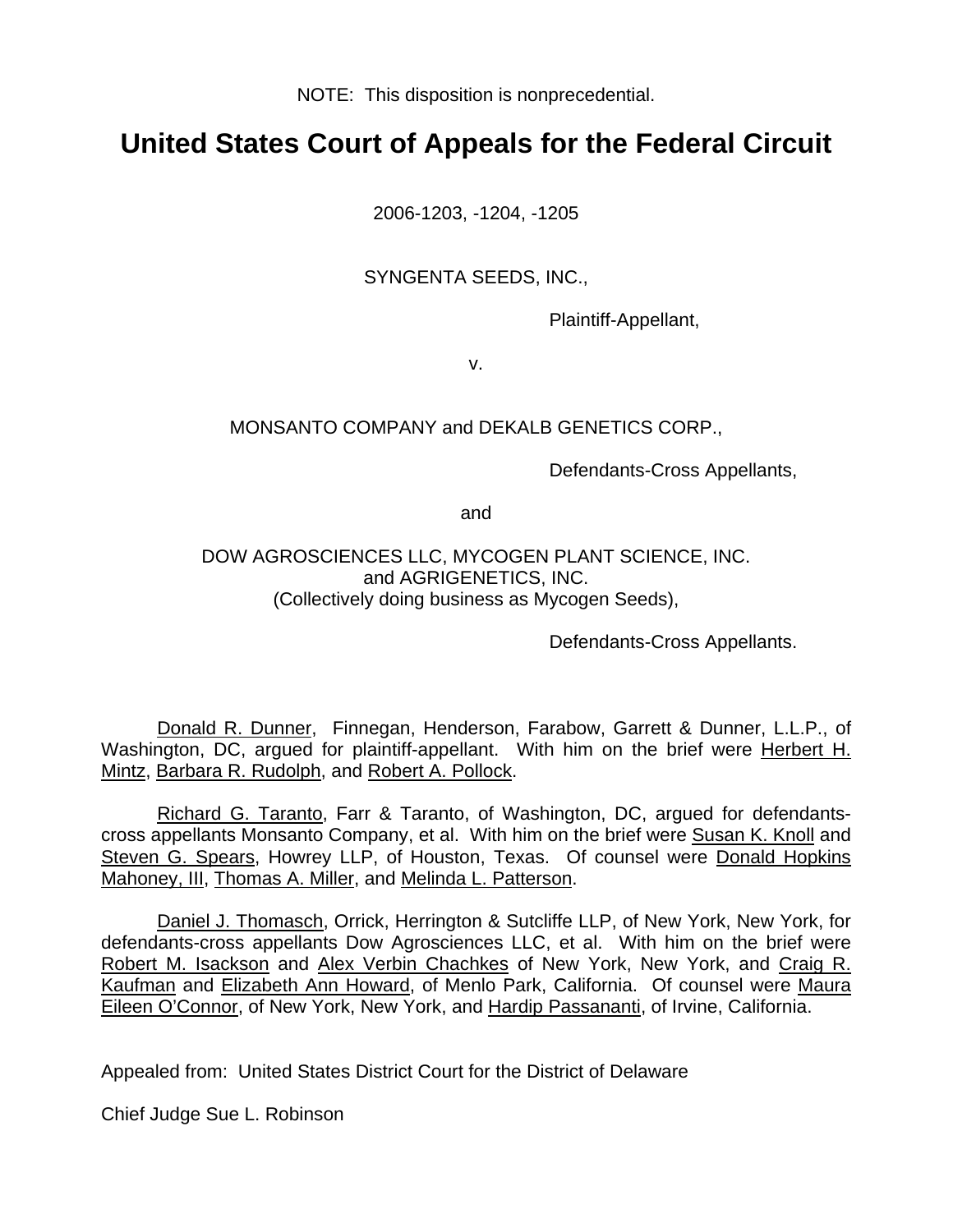NOTE: This disposition is nonprecedential.

# **United States Court of Appeals for the Federal Circuit**

2006-1203,-1204,-1205

SYNGENTA SEEDS, INC.,

Plaintiff-Appellant,

v.

### MONSANTO COMPANY and DEKALB GENETICS CORP.,

Defendants-Cross Appellants,

and

DOW AGROSCIENCES LLC, MYCOGEN PLANT SCIENCE, INC. and AGRIGENETICS, INC. (Collectively doing business as Mycogen Seeds),

\_\_\_\_\_\_\_\_\_\_\_\_\_\_\_\_\_\_\_\_\_\_\_\_\_\_\_

\_\_\_\_\_\_\_\_\_\_\_\_\_\_\_\_\_\_\_\_\_\_\_\_\_\_\_

Defendants-Cross Appellants.

DECIDED: May 3, 2007

Before MAYER, SCHALL, and BRYSON, Circuit Judges.

BRYSON, Circuit Judge.

Syngenta Seeds, Inc., brought this patent infringement action in the United States District Court for the District of Delaware, alleging that the defendants, Monsanto Company, Dekalb Genetics Corp., Dow AgroSciences LLC, Mycogen Plant Science, Inc., and Agrigenetics, Inc., infringed three U.S. patents owned by Syngenta. The patents, U.S. Patent Nos. 6,403,865 ("the '865 patent"), 6,075,185 ("the '185 patent"),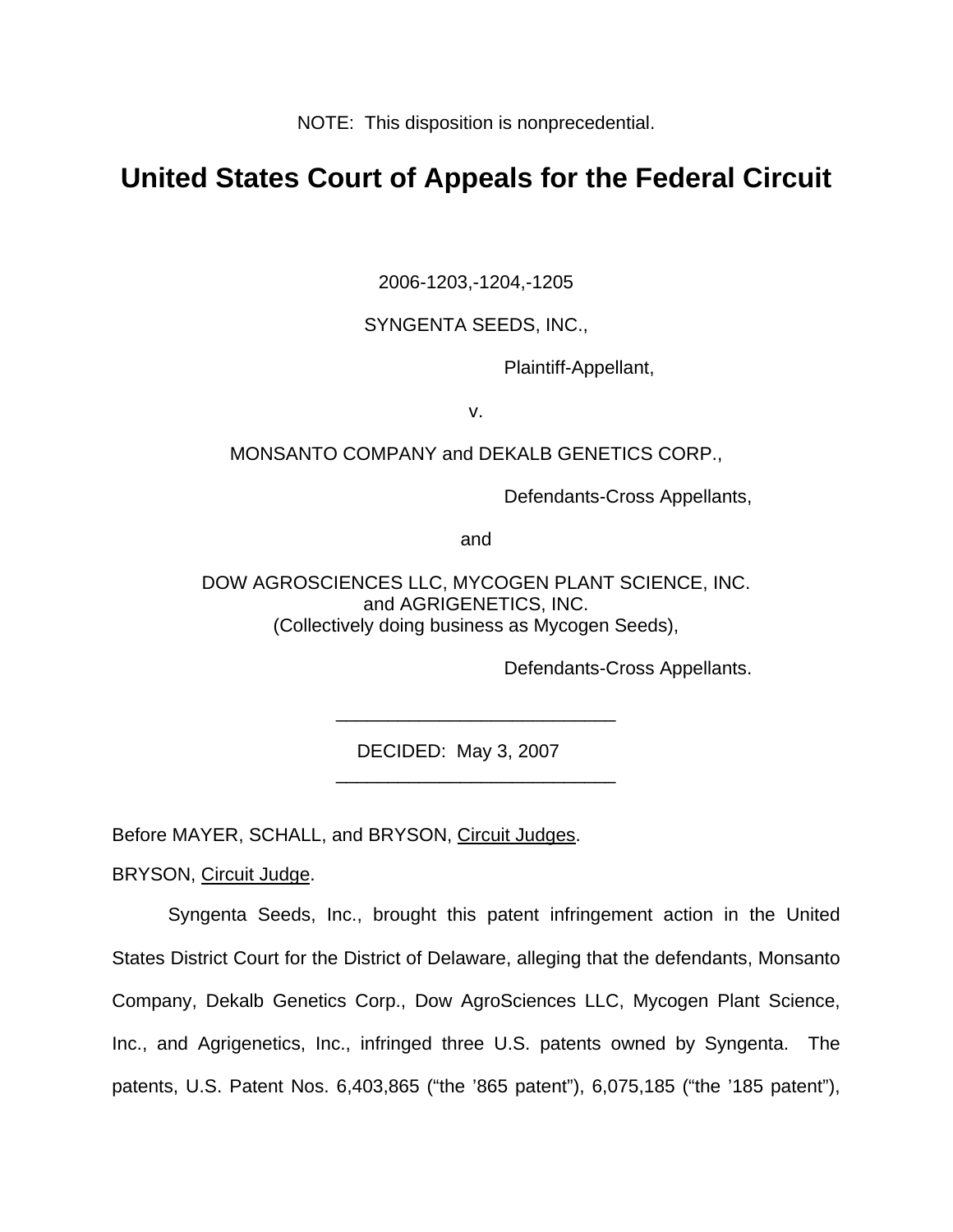and 6,320,100 ("the '100 patent"), relate to a transgenic corn plant modified to produce an insecticidal protein. The district court held that the asserted claims of the '185 patent and the '100 patent were not infringed as a matter of law, and the jury found that the appealed claims of the '865 patent were infringed but invalid. Syngenta now appeals. We affirm.

I

Bacillus thuringiensis ("Bt") is a bacterium that produces a protein toxic to certain insects. In the 1980s, researchers began to experiment with genetically engineering plants to produce the Bt protein so that the genetically modified plants would in effect generate their own insecticide. When native Bt genes were inserted into the corn plant genome, scientists found expression of the Bt protein was sub-optimal. Syngenta (through its predecessor Ciba-Geigy Corp.) sought to increase expression of the Bt protein by modifying the Bt gene's DNA sequence. Syngenta discovered that the genetically engineered plant would express greater amounts of Bt protein if the DNA sequence of the Bt gene were built with codons preferred by corn plants.

The codons of the native Bt gene are rich in the nucleotides adenine ("A") and thymine ("T"). Only about 38 percent of the nucleotides in the native gene consist of guanine ("G") and cytosine ("C"). Corn plants, however, tend to have codons that are rich in G and C nucleotides ("G+C"). In light of the apparent preference of the corn plant for codons rich in G+C, Syngenta designed its synthetic Bt gene by replacing certain codons containing A and T nucleotides ("A+T") in the native Bt gene with codons that code for the same amino acids but contain more G+C nucleotides. After making further changes to aid in the assembly and manipulation of the synthetic gene,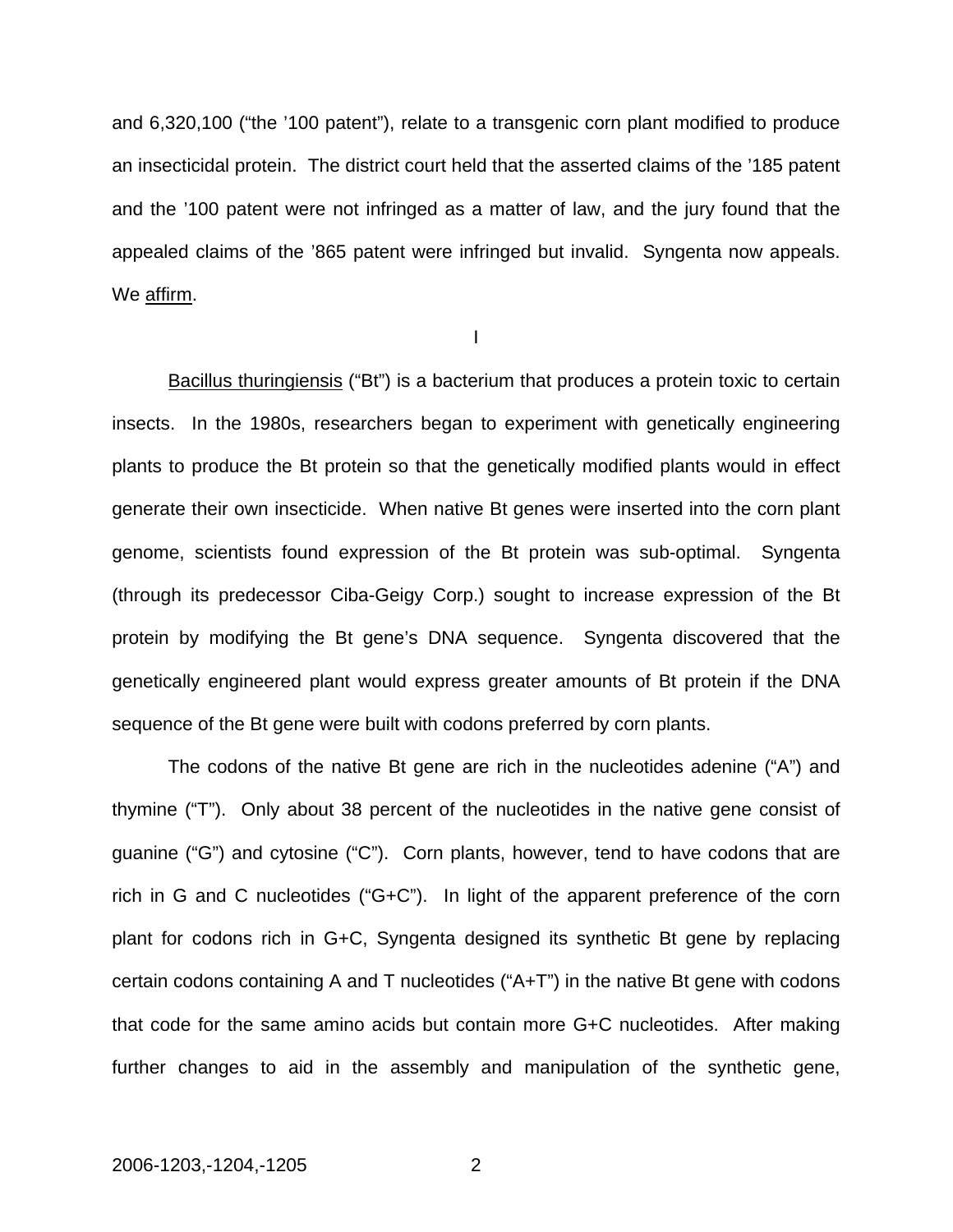Syngenta obtained a truncated Bt gene in which 65 percent of its nucleotides consisted of G+C.

 Syngenta's work on the synthetic Bt gene led to an application that eventually matured into the '865, '100, and '185 patents. The pertinent claims of the '865 patent describe a transgenic corn plant that produces the Bt protein, "wherein the foreign DNA nucleic acid coding sequence has a G+C content of at least about 60%." The pertinent claims of the '100 and '185 patents similarly describe a transgenic corn plant that produces the Bt protein. Those claims require that the DNA sequence have a sufficient number of particular codons (known as "Murray maize-preferred codons"), so that the sequence contains at least about 60 percent G+C nucleotides.

Following the issuance of the Bt patents, Syngenta filed this action charging the defendants with infringement of all three patents. During the ensuing trial, the court granted the defendants' motion for judgment as a matter of law as to the '100 and '185 patents, holding that the defendants did not infringe those patents under the court's construction of the pertinent claims. The district court construed the claims to require that the change from 38 percent to 60 percent G+C content be attributable solely to the G+C nucleotides in the substituted Murray maize-preferred codons in the DNA sequence. Syngenta conceded that under that claim construction the accused products did not infringe. The jury found the asserted claims of the '865 patent to be infringed, but it then found those claims to be invalid for obviousness and for lack of an adequate written description. Syngenta then took this appeal, and the defendants cross-appealed from those aspects of the judgment unfavorable to them.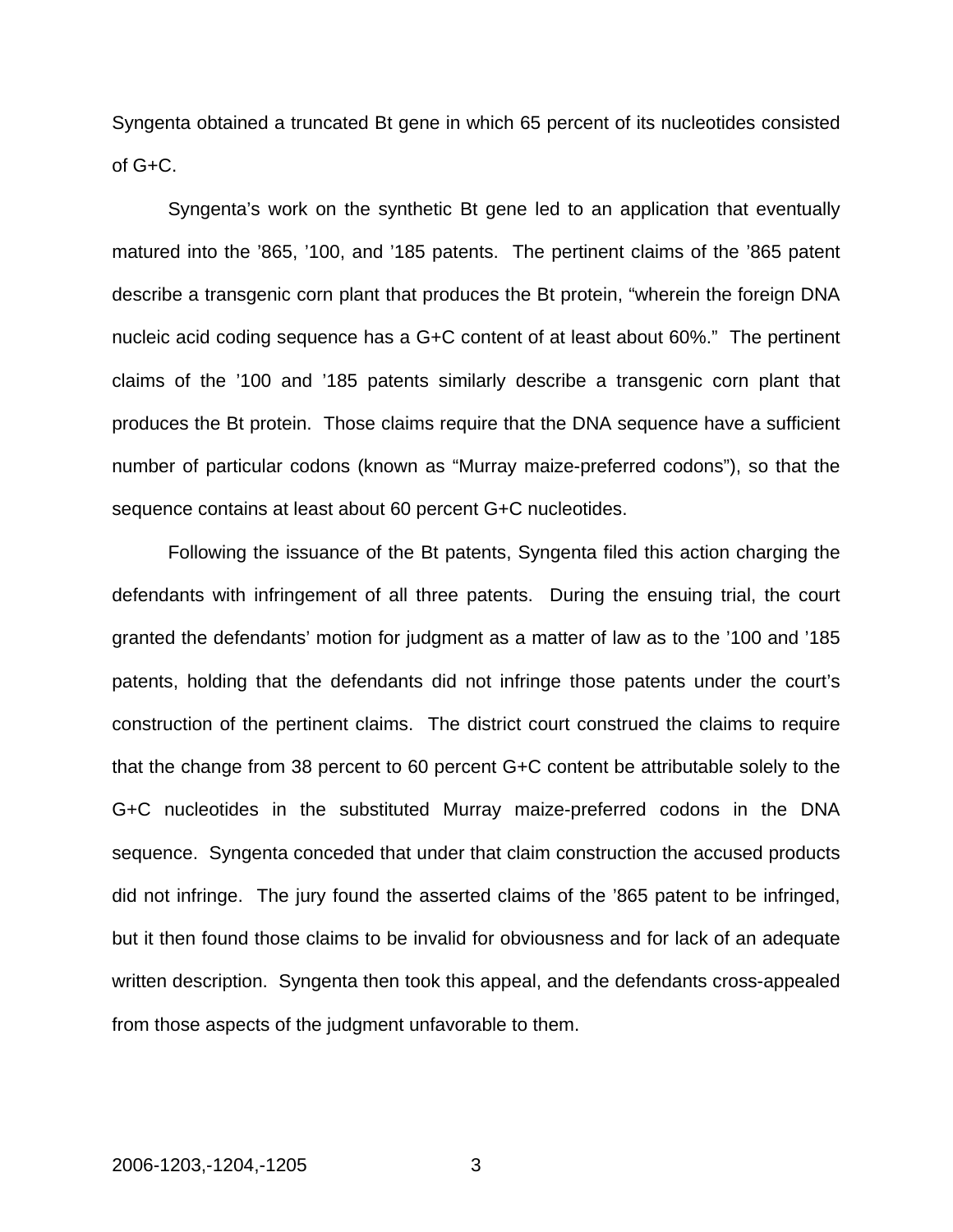Syngenta first challenges the sufficiency of the evidence to support the jury's verdict that the appealed '865 patent claims are invalid for obviousness. While "the ultimate judgment of obviousness is a legal determination," KSR Int'l Co. v. Teleflex Inc., No. 04-1350, slip op. at 23 (U.S. Apr. 30, 2007), that determination is necessarily based on underlying factual inquiries, see Winner Int'l Royalty Corp. v. Wang, 202 F.3d 1340, 1348 (Fed. Cir. 2000). When reviewing a jury verdict of obviousness, "[w]e first presume that the jury resolved the underlying factual disputes in favor of the verdict winner and leave those presumed findings undisturbed if they are supported by substantial evidence. Then we examine the legal conclusion de novo to see whether it is correct in light of the presumed jury fact findings." Jurgens v. McKasy, 927 F.2d 1552, 1557 (Fed. Cir. 1991) (citation omitted).

 The principal prior art reference presented to the jury was a published patent application of Barton (U.S. Patent App. Pub. No. 2001/0003849). The Barton application describes a method for improving Bt expression in plant genes. It teaches that Bt expression is improved by selecting codons that are preferred by the native plant. It also teaches that Bt genes have a high proportion of codons that are rich in A+T, while plants generally display an opposite bias towards codons that are rich in G+C. Furthermore, as Syngenta's expert admitted at trial, it was well established at the time Syngenta began its experiments that the coding regions of corn genes tend to be high in G+C. Thus, the Barton application indicates that selecting codons rich in G+C would be likely to increase the expression of Bt in corn. That conclusion is consistent with the testimony of two experts at trial, who testified that it would have been obvious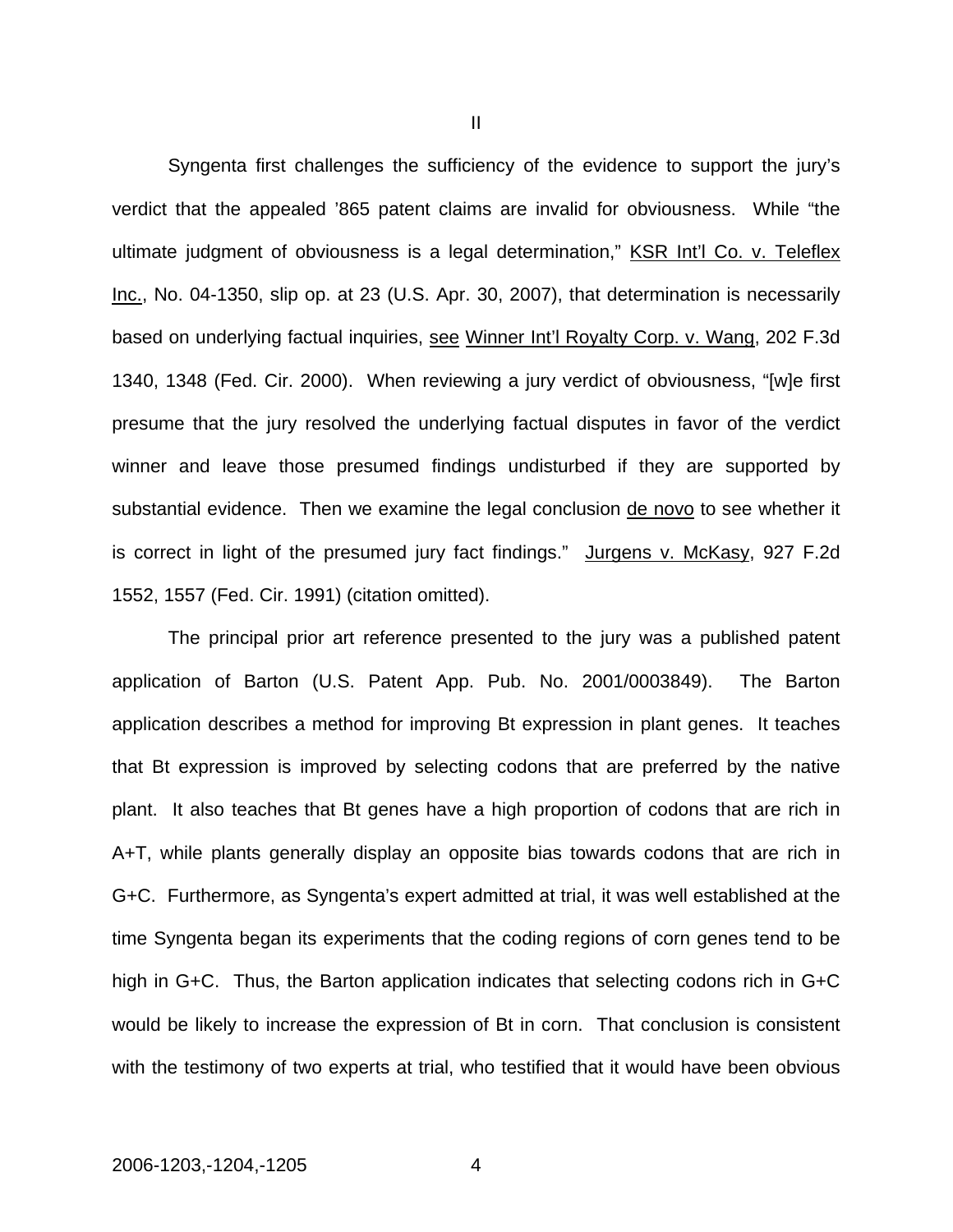to a person of skill in the art to make a Bt gene more closely resemble a corn gene by substituting codons that are rich in G+C for the codons of the native gene that code for the same amino acids.

 Syngenta argues that while the general notion of substituting codons rich in G+C may have been obvious, the idea to modify the coding sequence of the Bt gene to increase the G+C content to more than 60 percent would not have been obvious. Syngenta relies on the following passage in the Barton application, which Syngenta characterizes as teaching away from modifying the entire coding sequence:

Since the [positive] results did not seem to vary greatly based on the length of the substituted codons, it is possible that the increased expressional efficiency is due principally to the substitutions at the aminoterminal, or 5', end of the coding sequence, perhaps those in the first 25 codons. . . . If true, this would suggest that entire coding regions need not be altered to gain a relatively significant increase in efficiency of expression, merely the amino-terminal end of the coding region, for perhaps about 25 codons. Performing such a codon substitution for the remaining portion of the coding region might still be expected to increase efficiency of expression, although perhaps less dramatically.

It is true, as Syngenta argues, that the quoted portion of the Barton application suggests that positive results could be achieved without modifying the entire DNA sequence. But the entire quoted statement, including the conclusion that a complete codon substitution "might still be expected to increase efficiency of expression," plainly constitutes a suggestion that some increased efficiency of expression could be achieved by producing a synthetic Bt gene with a coding region consisting entirely of plant-preferred codons. In the case of corn, as the defendants' expert in molecular biology testified, such a gene would necessarily have a G+C content of more than 60 percent. The jury was free to credit that testimony and thus to conclude that, in light of Barton, a person of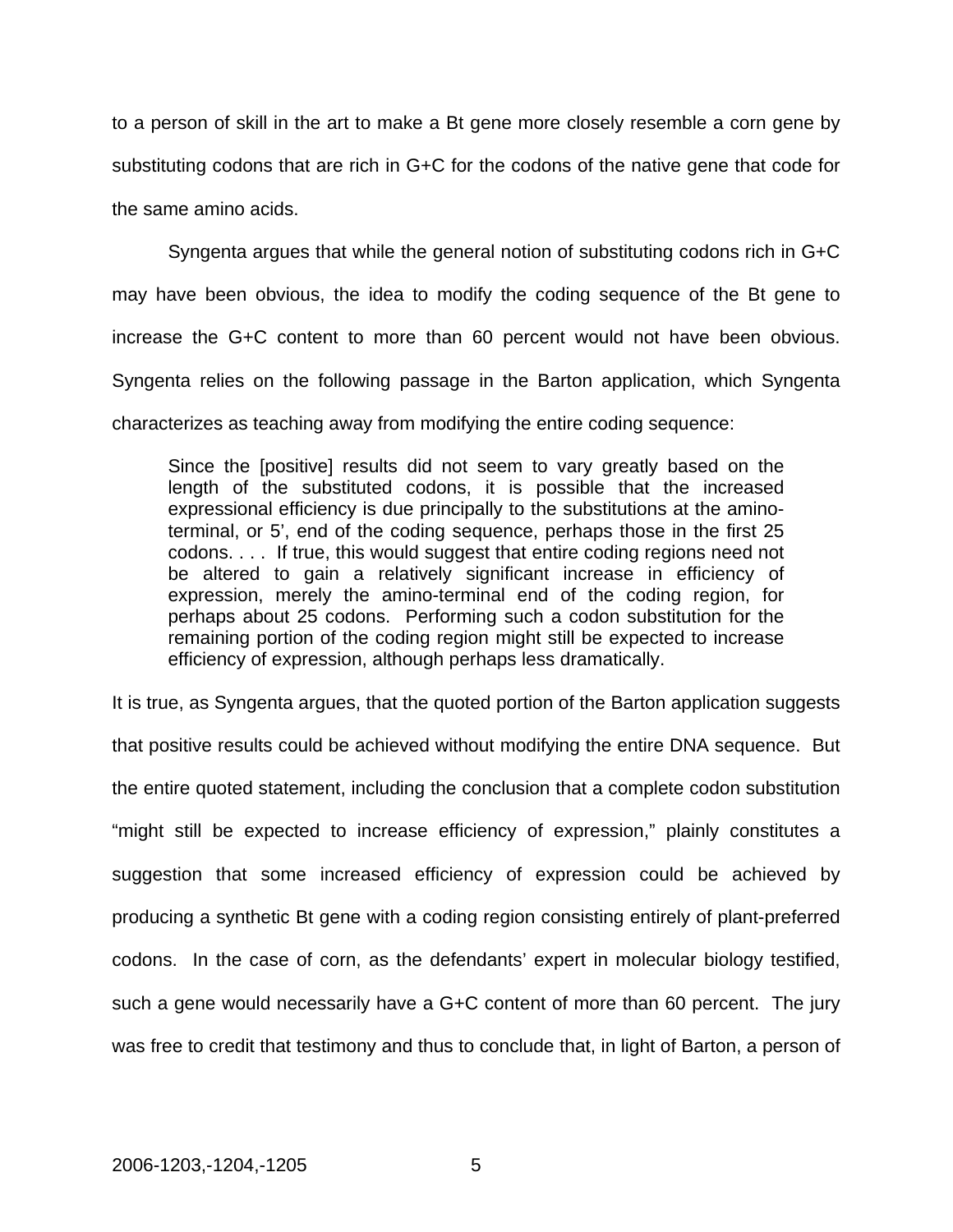skill in the art would have found it obvious to produce a modified corn gene with a G+C content of more than 60 percent.

 Syngenta argues that even if a gene modification resulting in a G+C content of more than 60 percent was obvious to try, there was no reasonable basis to expect that such a modification would lead to a significantly improved level of expression of the Bt protein, and thus no basis for the jury's finding of obviousness. See In re Merck & Co., 800 F.2d 1091, 1097 (Fed. Cir. 1986). Whether there was a reasonable expectation of success is a question of fact. See Medichem, S.A. v. Rolabo, S.L., 437 F.3d 1157, 1165 (Fed. Cir. 2006). The jury was properly instructed, and it concluded, with ample basis in the record, that the prior art gave rise to a reasonable expectation of success from the formulation found in the asserted claims.

In contending that there was no reasonable expectation of success from optimization of the entire genetic sequence, Syngenta argues that the Barton application provided no indication that modifications having the effect of increasing the G+C content to at least 60 percent would yield any additional benefit. That contention, however, is contrary to the portion of the disclosure in the Barton application suggesting that Bt expression is enhanced by the substitution of additional plant-preferred codons. The jury was entitled to rely on that portion of the Barton application in concluding that there was a reasonable expectation of success from such an increase in the G+C content of the codons in the genetic sequence.

Syngenta also argues that the Barton application dealt exclusively with tobacco plants and that the same strategy could not reasonably be expected to succeed in corn. The Barton application, however, specifically taught that the methodology and results it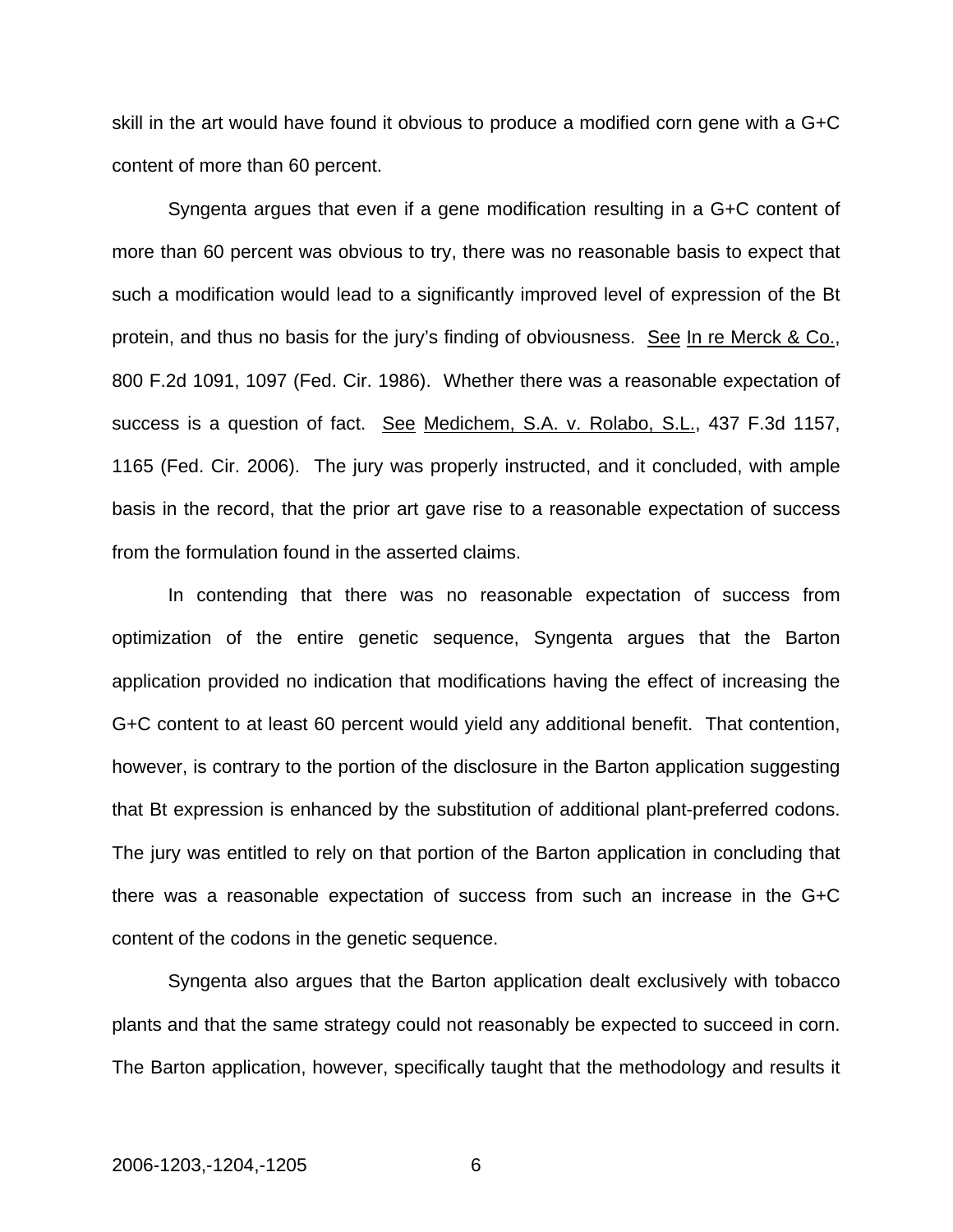described would be "equally applicable in other plant species." Syngenta attempts to offset the force of that statement by noting that we have upheld a decision of the Board of Patent Appeals and Interferences that found similar language in a patent application to "merely contemplate[] future success" and not to be enabling. Adang v. Fischhoff, 286 F.3d 1346 (Fed. Cir. 2002). The issue in Adang, however, was whether the Board's decision was supported by substantial evidence. In addition to other evidence suggesting non-enablement, the application in Adang contained statements pointing in opposite directions: There was language suggesting the applicability of the patent's methodology to other plant species, but there was also language teaching that the transformation of other plant species was not predictable. In light of the conflicting teachings, we held that the Board's finding that the reference "merely contemplate[d] future success" was supported by substantial evidence. Adang, 286 F.3d at 1357. Here, by contrast, the Barton application did not back away from the statement that its methodology and results "will be equally applicable in other plant species." Moreover, and significantly, the issue in this case is not whether there is substantial evidence to support a conclusion of non-enablement, but whether there is substantial evidence to support the jury's verdict that the invention would have been obvious. In light of the difference in the evidence in the two cases and the difference in the applicable standard of review, our decision in Adang does not require that we overturn the jury's verdict in this case.

Additionally, Syngenta points to numerous other prior art references that fail to suggest a G+C content of greater than 60 percent. Those references do little to offset the clear suggestion in the Barton application that complete codon substitution would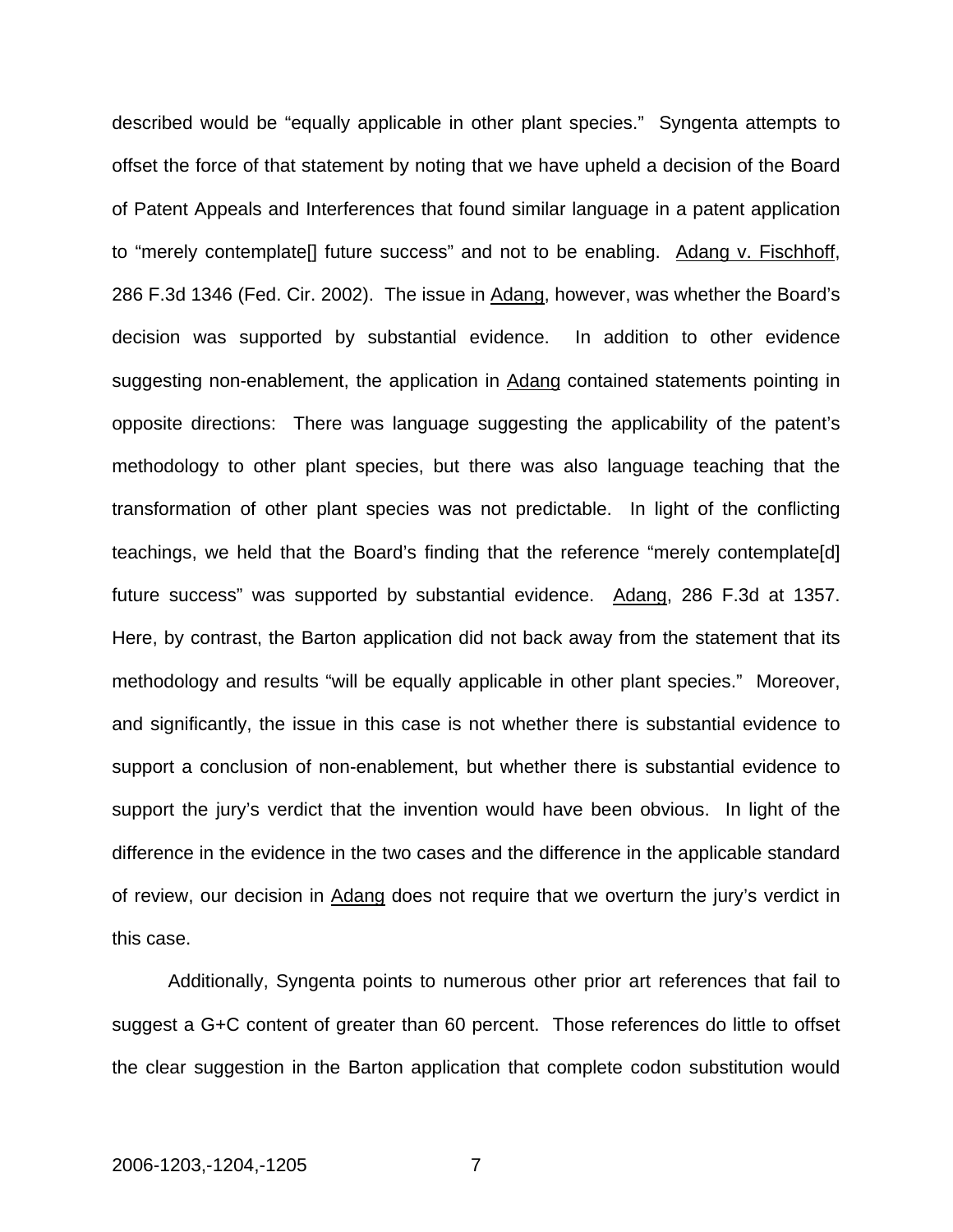lead to improved results. To be sure, Syngenta identifies one reference, U.S. Patent No. 5,500,365 to Fischhoff, which affirmatively teaches the avoidance of sequences containing more than five A or T nucleotides, or more than five G or C nucleotides, in succession. Although that reference cuts against a finding of obviousness, the jury was entitled to weigh Fischhoff against the other evidence and conclude, as a factual matter, that there was a reasonable expectation of success from substituting plant-preferred codons in place of the codons found in the native Bt gene.

Finally, Syngenta argues that Bt coding sequences having a G+C content of at least 60 percent resulted in an unexpected degree of success and that the G+C range of at least 60 percent was patentable based on the absence of any suggestion in the prior art that the 60 percent range would produce exceptionally good results. Whether the degree of success is unexpected in light of suggestions in the prior art is a factual question. CFMT, Inc. v. Yieldup Int'l Corp., 349 F.3d 1333, 1342 (Fed. Cir. 2003). In this case, the jury had sufficient evidence, in the form of expert testimony, from which it could conclude that the degree of success at the 60 percent level was not substantially different from what could reasonably have been expected based on the prior art. Because the jury's verdict was supported by substantial evidence, we uphold the district court's judgment holding the '865 patent claims invalid for obviousness, and we uphold the district court's ruling denying Syngenta's motion for a new trial on obviousness.

III

Syngenta appeals from the district court's ruling, based on the court's claim construction, that the '100 and '185 patents are not infringed as a matter of law. Syngenta concedes that the accused products do not infringe under the district court's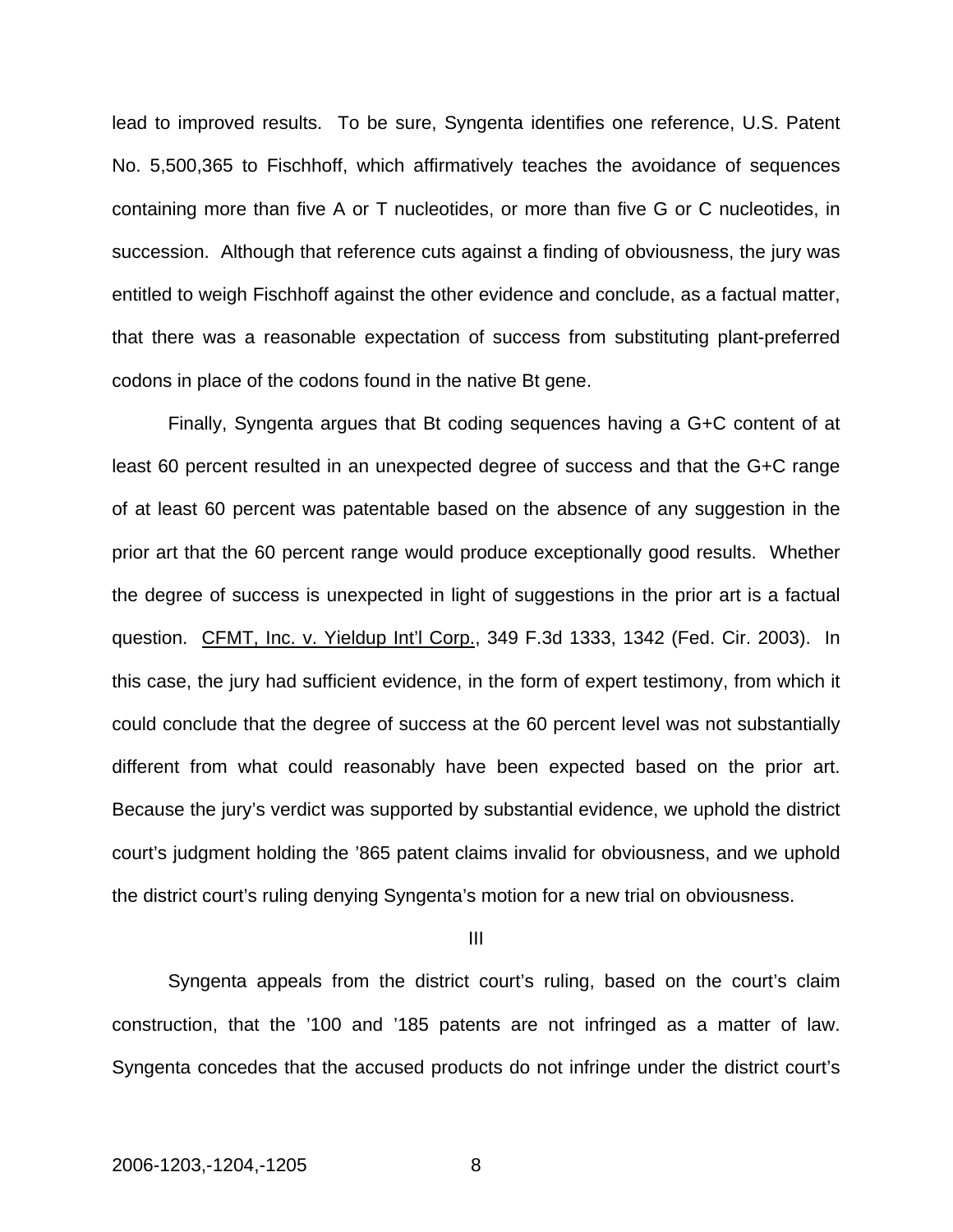claim construction, but argues that the district court erroneously construed a key term that is common to all the asserted claims.

Both the '100 and '185 patents are directed to transgenic corn DNA sequences that code for the Bt protein. The appealed claims of the '100 patent all depend from claim 18, which describes a Bt-encoding DNA sequence obtained by reverse-translating a Bt protein into a "synthetic DNA coding sequence comprising a sufficient number of the following codons: [the Murray maize-preferred codons]; such that said synthetic DNA coding sequence has at least about 60% G+C content." The appealed claims of the '185 patent all depend from claim 1, which similarly describes a sequence obtained by reverse-translating a particular Bt protein into a "maize-optimized nucleic acid coding sequence comprising a sufficient number of the single codons that most frequently encode each amino acid in maize, wherein said maize-optimized nucleic acid coding sequence has at least about 60% G+C content." The appealed claims also depend from claim 2, which recites a sequence "wherein the single codons determined to most frequently encode each amino acid in maize are" the Murray maize-preferred codons. Thus, all of the '100 and '185 patent claims require a sufficient number of the Murray maize-preferred codons to produce a sequence having a G+C content of at least about 60 percent.

The parties dispute the meaning of the claim term "sufficient number" in this context. In its opening claim construction brief in the district court, Syngenta argued that the number of Murray maize-preferred codons in a sequence would be "sufficient" "as long as there are enough maize preferred codons such that the overall sequence has at least about 60% G+C content." In a subsequent oral argument before the district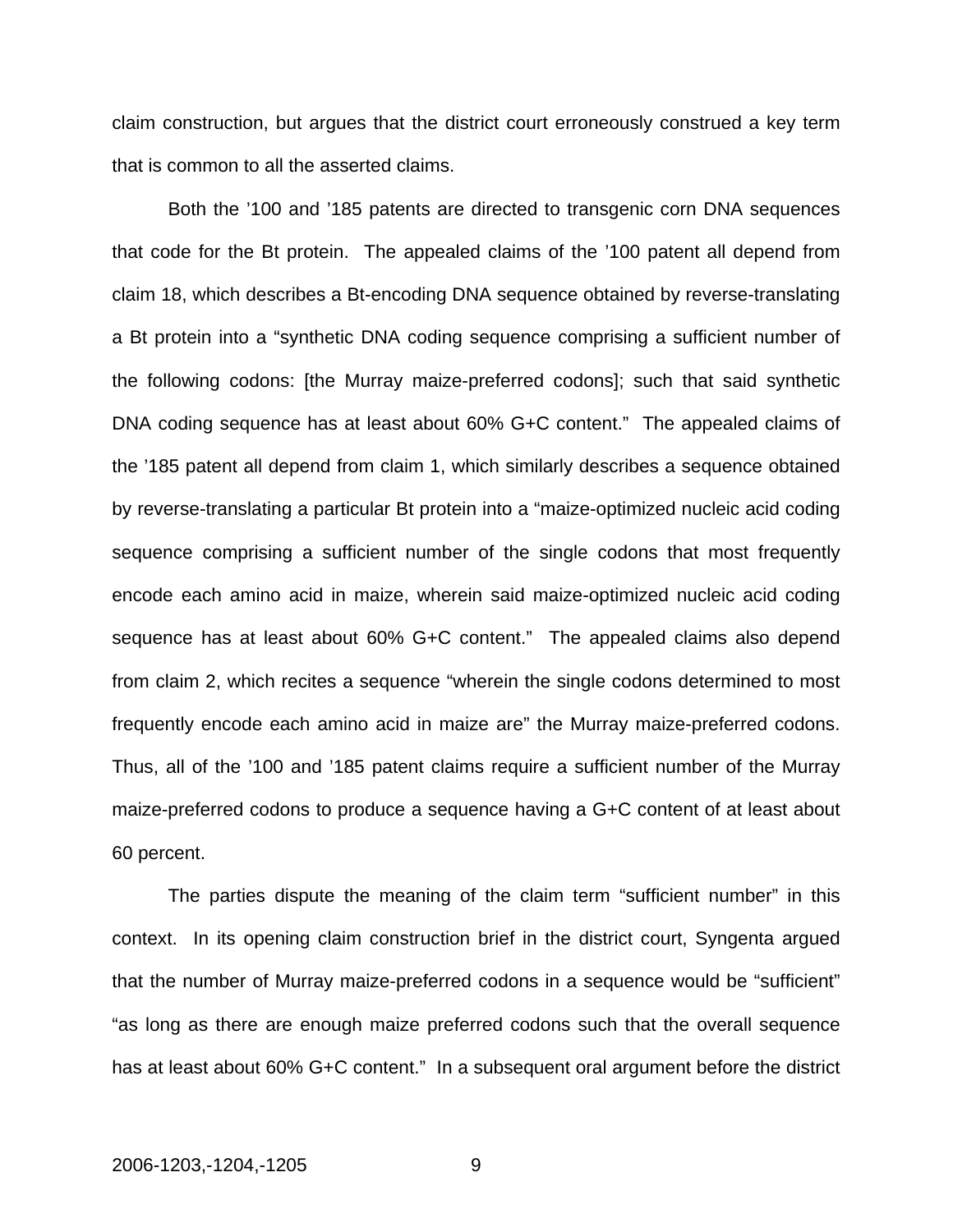court, Syngenta appeared to offer a narrower view, suggesting that if the total G+C content of a sequence was at least about 60 percent, the number of Murray maizepreferred codons would be sufficient as long as the "majority" of the change from 38 percent (the percent of G+C nucleotides in the native Bt gene) to 60 percent was due to G+C nucleotides contributed by substituted Murray maize-preferred codons.

The district court adopted a different construction. It construed the claims to require that all of the change from 38 percent to 60 percent G+C content be attributable to the substitution of Murray maize-preferred codons. To the extent that the original claim construction order is ambiguous, the court's subsequent order granting judgment of noninfringement for the defendants makes clear that, under the court's construction, the G+C nucleotides in codons other than the Murray maize-preferred codons cannot be counted towards the 60 percent.

Syngenta now argues that the number of substituted Murray maize-preferred codons should be regarded as sufficient as long as the G+C content of the modified gene would not be more than 60 percent without those substitutions. Syngenta did not offer that proposed claim construction in the court below. Neither in its brief nor at oral argument did Syngenta ever articulate to the district court that the sufficiency of the number of Murray maize-preferred codon substitutions should be determined by whether or not those substitutions are necessary to reach 60 percent. Instead, the closest Syngenta came to that proposed construction in its presentations to the district court was to argue that the number of Murray maize-preferred codon substitutions would be sufficient if the G+C content of the coding sequence, including the Murray